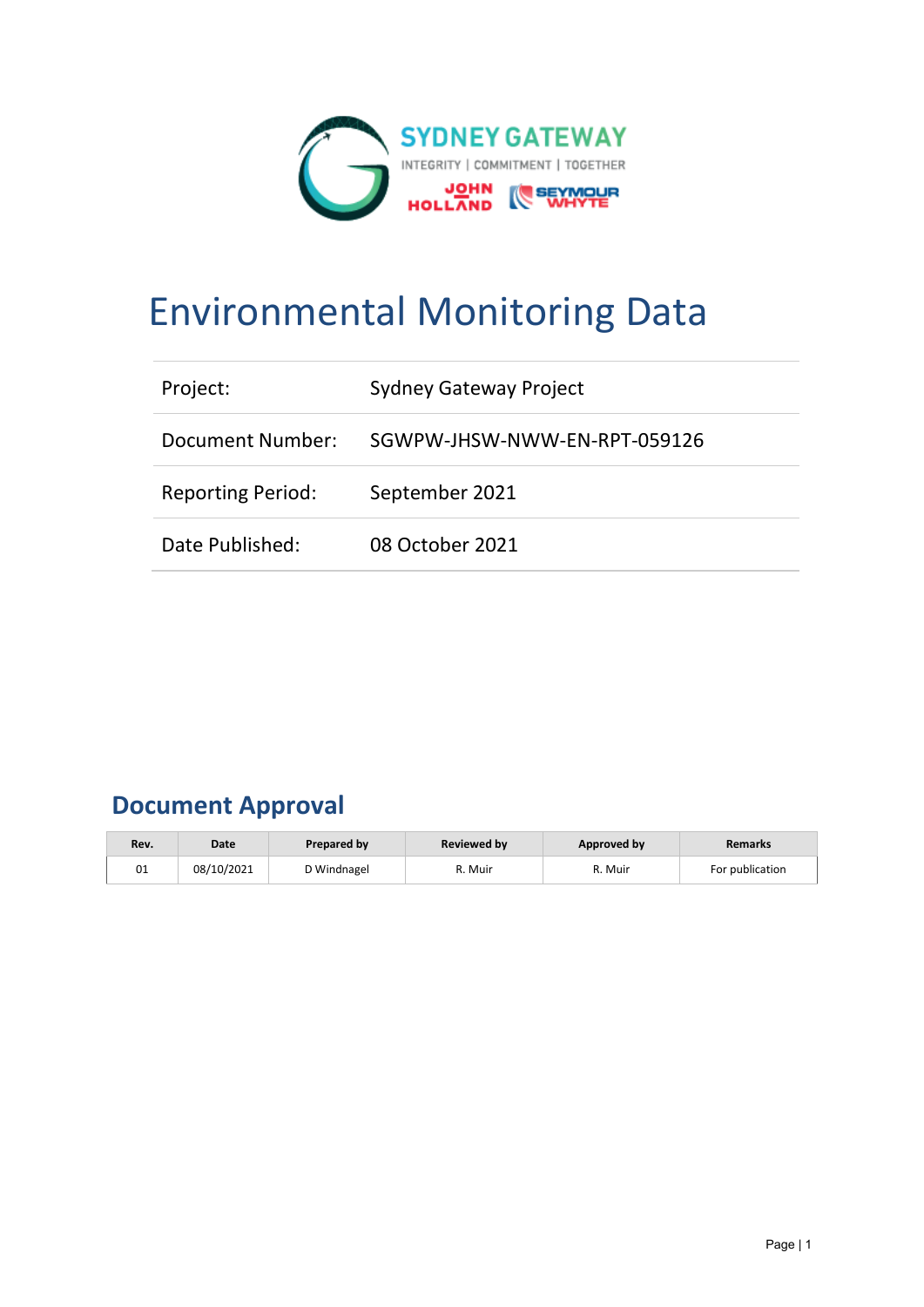

#### **Project Summary**

The Sydney Gateway Road Project ('the Project') is a new direct high-capacity road connection linking the Sydney motorway network at St Peters interchange, where the M4 and M8 motorways meet, with Sydney Airport's domestic and international terminals and the Port Botany Precinct. John Holland Seymour Whyte have been contracted by Transport for New South Wales to design and construct the works for the Sydney Gateway Road Project. Figure 1 provides an overview of the Project.



**Figure 1: Project Overview**

#### **Environmental Protection Licence and Reporting Requirements**

John Holland Pty Ltd obtained the Environment Protection Licence (EPL No. 21524) from the NSW Environment Protection Authority for the Project on behalf of the John Holland Seymour (JHSW) Joint Venture. The licence is for construction works relating Scheduled Activities as defined under Schedule 1 of the *Protection of the Environment Operations Act*, 1997 (POEO Act).

The licence describes monitoring and reporting requirements for the Works. The following report details environmental monitoring undertaken during this reporting month conducted in accordance with the EPL.

The EPL can be found by following the link below to the EPA's website: ViewPOEOLicence.aspx

[\(nsw.gov.au\)](https://app.epa.nsw.gov.au/prpoeoapp/ViewPOEOLicence.aspx?DOCID=223210&SYSUID=1&LICID=21524)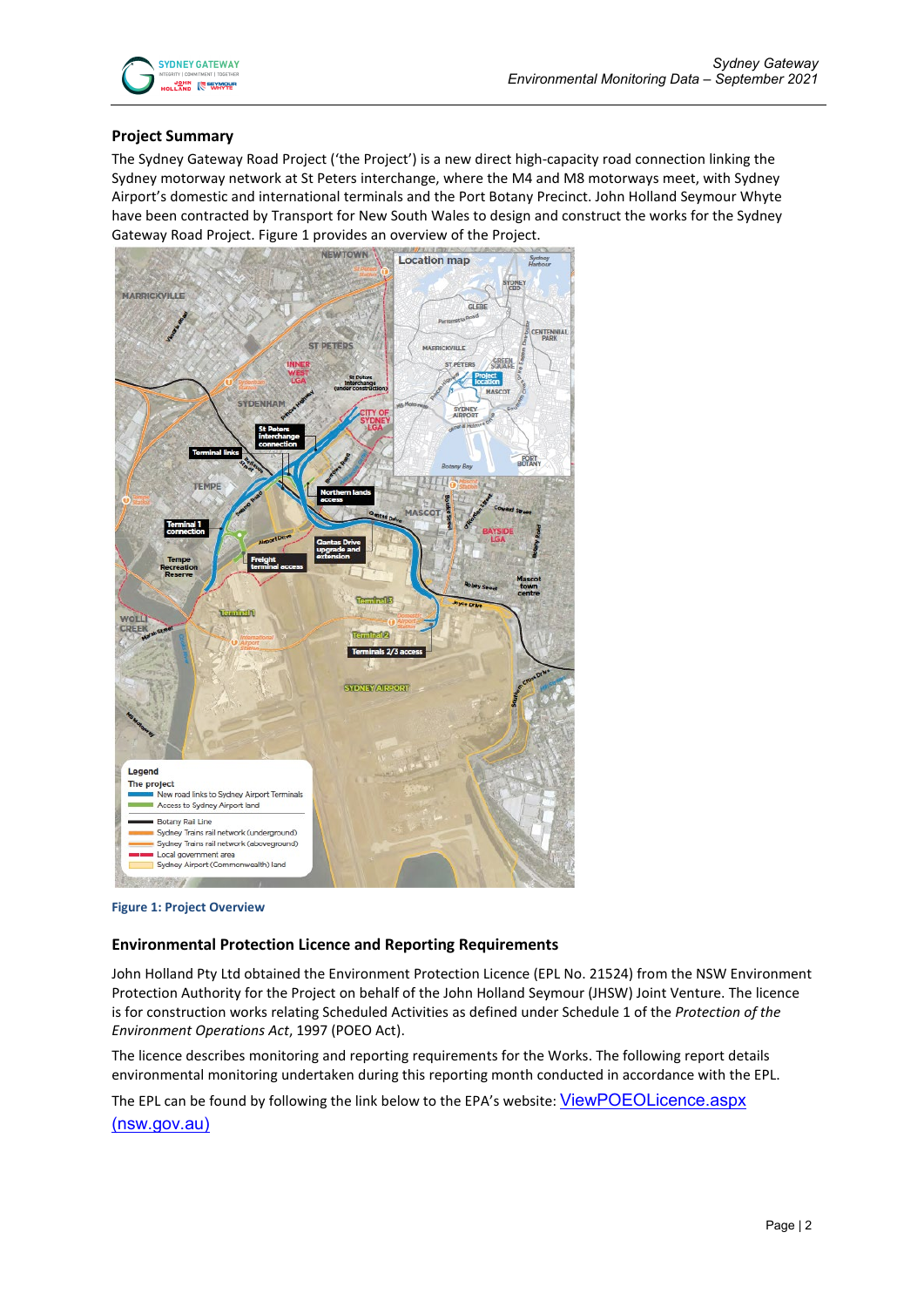#### **Noise and Vibration Monitoring**

Noise and vibration monitoring was undertaken during this reporting period. Table 1 contains the vibration monitoring results, and Table 2 contains the noise monitoring results.

All readings were compliant with the predicted noise and vibration levels in the CNVIS.

#### **Discharge Water Quality Monitoring**

No water was discharged from the premised area during the September reporting period. Water treatment plants are yet to be commissioned. Discharge monitoring data is displayed in Table 3.

#### **Landfill Gas and Gas Accumulation Monitoring**

Landfill gas and gas accumulation monitoring was undertaken during the September monitoring period. Results are summarised in Table 4 below.

Methane was recorded below the adopted criteria in all monitoring wells outside the bentonite cutoff wall. Sample locations GW9A and GW14 recorded elevated methane levels consistent with historic results, both GW9A and GW14 are located within the landfill.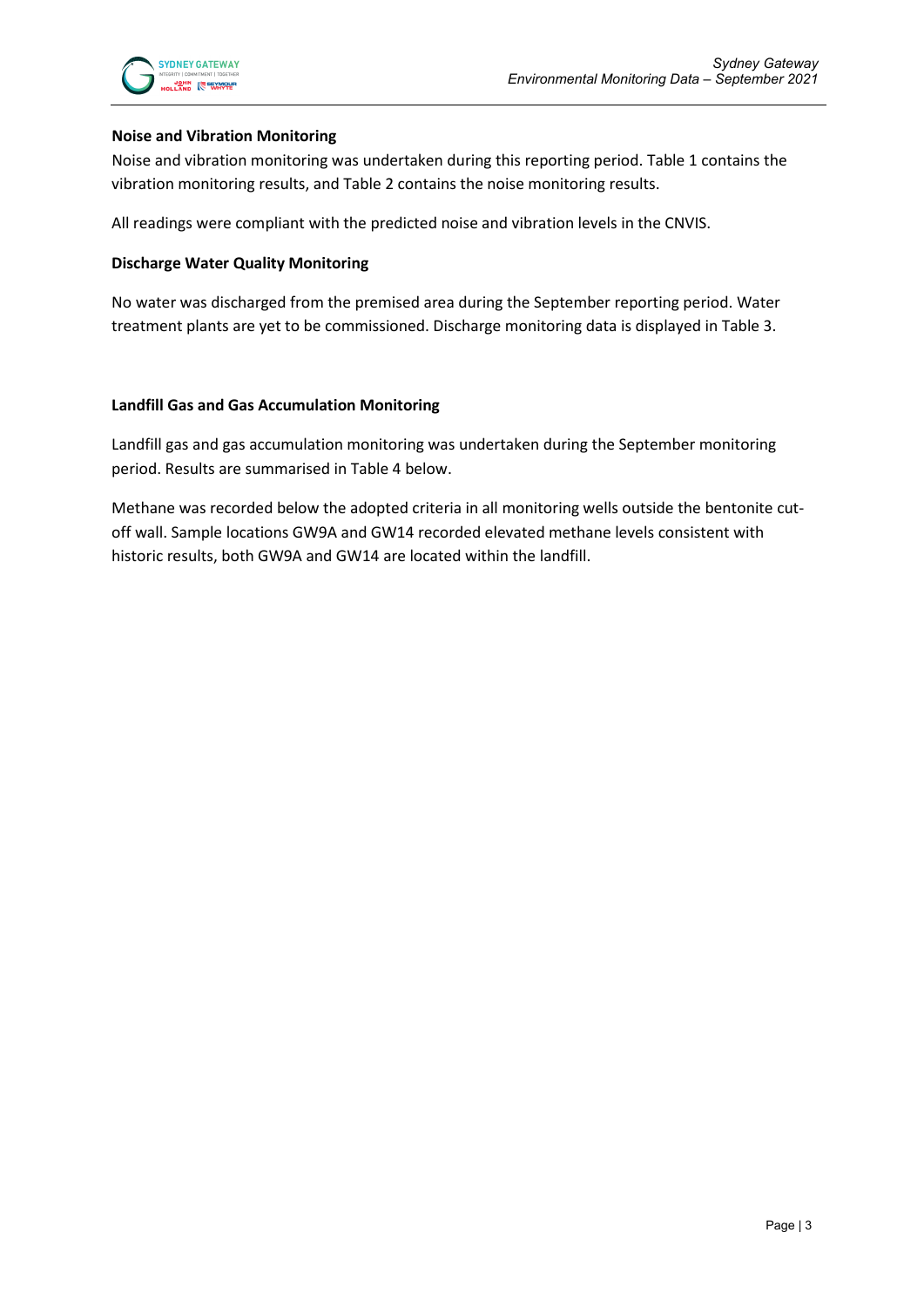

## Table 1: Vibration Monitoring Data.

| <b>Monitoring location</b> | <b>Monitoring</b><br>Date | <b>Attended or</b><br><b>Continuous</b><br><b>Monitoring</b> | <b>Measured VDV</b><br>(m/s <sup>1.75</sup> ) | <b>VDV Target</b><br>$(m/s^{1.75})$ | <b>VDV</b><br><b>Compliant</b> | <b>Measured</b><br>PPV (mm/s) | <b>PPV Target</b><br>(mm/s) | <b>PPV</b><br><b>Compliant</b> |
|----------------------------|---------------------------|--------------------------------------------------------------|-----------------------------------------------|-------------------------------------|--------------------------------|-------------------------------|-----------------------------|--------------------------------|
| Desal Pipeline, Joint 20   | 17/09/2021                | Attended                                                     | N/A                                           | N/A                                 | N/A                            | 0.42                          | 20                          | Yes                            |
| Desal Pipeline, Joint 13   | 17/09/2021                | Attended                                                     | N/A                                           | N/A                                 | N/A                            | 0.14                          | 20                          | Yes                            |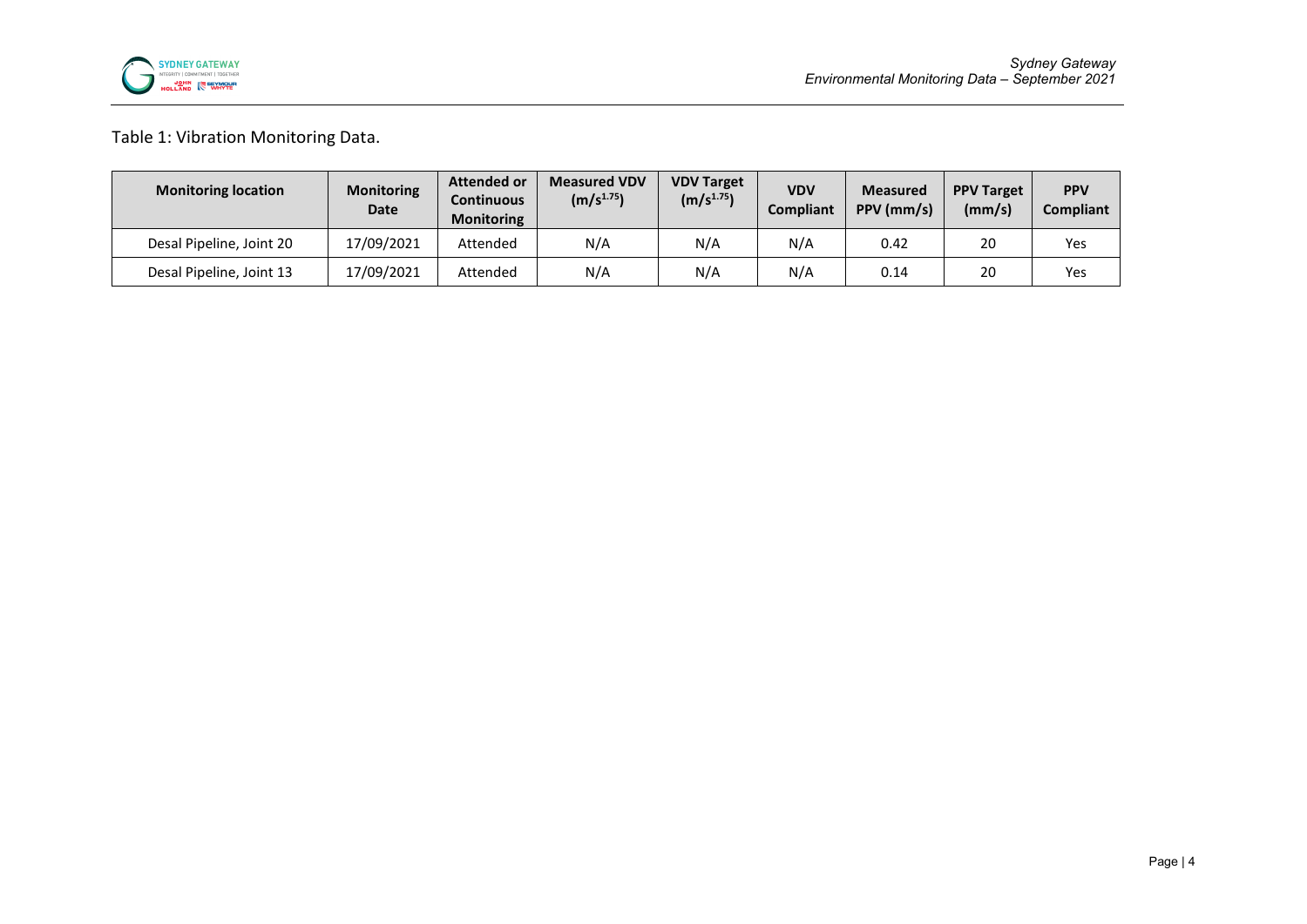

### Table 2: Noise Monitoring Data

| <b>Monitoring Location (Noise-</b>     | <b>Monitoring</b> | <b>Attended or</b> | Parameter  | <b>Measured</b> | Goals /        | <b>Comments</b>           |
|----------------------------------------|-------------------|--------------------|------------|-----------------|----------------|---------------------------|
| <b>Catchment Area, Street,</b>         | Date              | <b>Continuous</b>  |            | <b>Value</b>    | <b>Targets</b> |                           |
| Suburb)                                |                   | <b>Monitoring</b>  |            | dB(A)           | dB(A)          |                           |
| NCA 03, 634 Princess<br>Highway, Tempe | 03/09/2021        | Attended           | LEag 15min | 59.7            | 66             | <b>SG Works Compliant</b> |
| NCA 03, 6 Smith Street,<br>Tempe       | 03/09/2021        | Attended           | LEag 15min | 54.1            | 61             | <b>SG Works Compliant</b> |
| NCA 03, 1 Bardon Street,<br>Tempe      | 20/09/2021        | Attended           | LEag 15min | 53.3            | 63             | <b>SG Works Compliant</b> |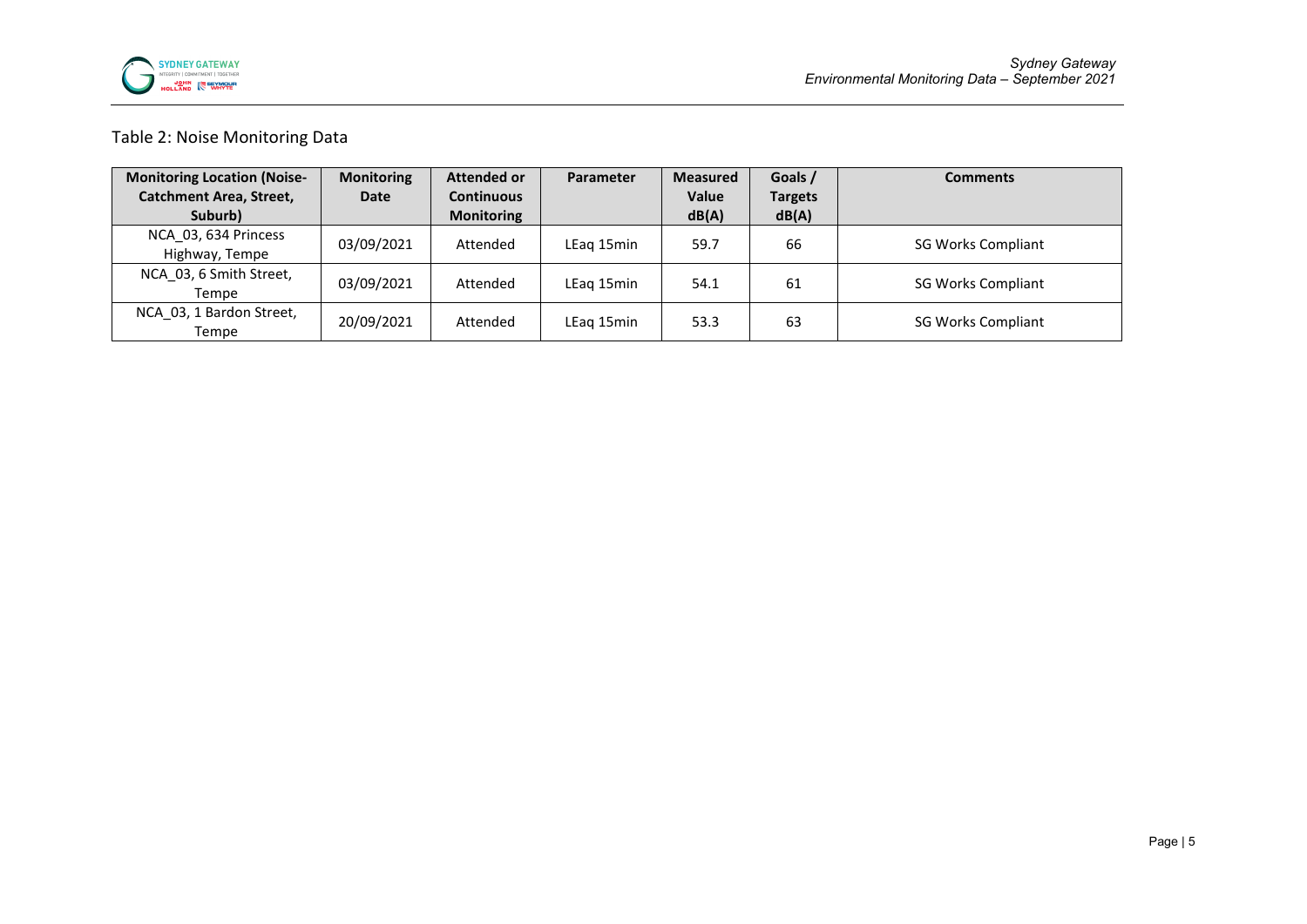

Table 3: Discharge Monitoring Data

No discharge occurred, no data to display.